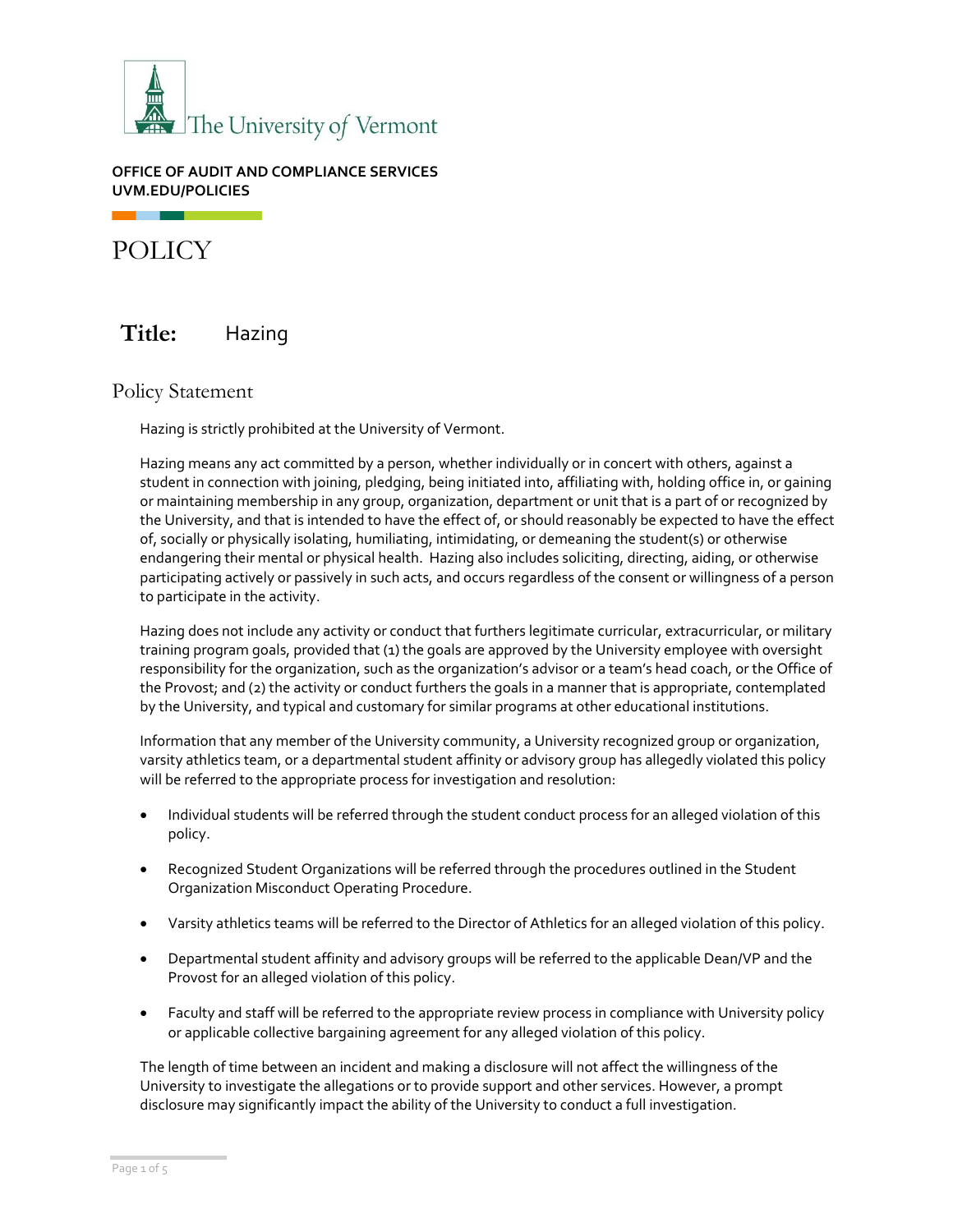This policy is intended to be consistent with State law; it will be reviewed periodically and revised in light of legal developments.

### Reason for the Policy

Membership in University recognized groups and organizations, varsity athletics, and other departmental student affinity or advisory groups can increase leadership and service potential; provide athletic, recreational, intellectual, and spiritual opportunities; and otherwise contribute positively to personal, professional, and social development. When membership is linked with involvement in hazing activities, the purpose of the endeavor is compromised and can endanger the health and safety of students or other university community members. Hazing is therefore strictly prohibited at the University of Vermont.

# Applicability of the Policy

This policy applies to all members of the University community and their guests, regardless of whether the behavior occurs on or off campus, as well as to all University recognized groups and organizations, and varsity athletic teams.

### **Definitions**

### Hazing: see Policy Statement above.

*Recognized Group or Organization*: As defined in the University's Group and Organization Recognition Policy.

### Procedures

#### **Understanding the Scope of Hazing Activities**

A broad range of behaviors may be considered hazing. The range of activities cross a continuum from minor to more severe forms of conduct. Severity can be measured both by the level of pressure to engage in the conduct (expecting, encouraging, urging, requiring, coercing, forcing, etc.) and the type of the behavior involved (behavior that is very unlikely to cause physical or psychological harm to behavior that is very risky and almost always will result in some degree of harm). Creating an expectation to participate in activities as a condition of joining, affiliating with, or maintaining membership in a group where harm *could* result is likely to be considered hazing.

#### **Reporting Incidents of Hazing**

University employees, as well as contractors, consultants, temporary employees, and volunteers with responsibilities for academic, extracurricular, research, occupational training, or other programs and activities sponsored by or affiliated with the University are required to report possible hazing incidents in a prompt and effective manner to University Police Services, as detailed in the contact information section of this Policy. Students and all other members of the University community are strongly encouraged to report possible hazing incidents as soon as possible to University Police Services.

The Chief of Police Services, or designee, will promptly take steps to investigate and respond to hazing reports consistent with the exercise of reasonable professional discretion, including the notification of responsible University administrators. Separate and apart from any determination by law enforcement as to whether alleged conduct meets the legal standard for hazing, incidents shall also be reviewed to determine whether the provisions of University policy have been violated, as outlined in the section titled "Administrative Response," below.

University Police Services may refer conduct that may constitute a violation of criminal law to appropriate law enforcement officials, subject to the requirements of governing law.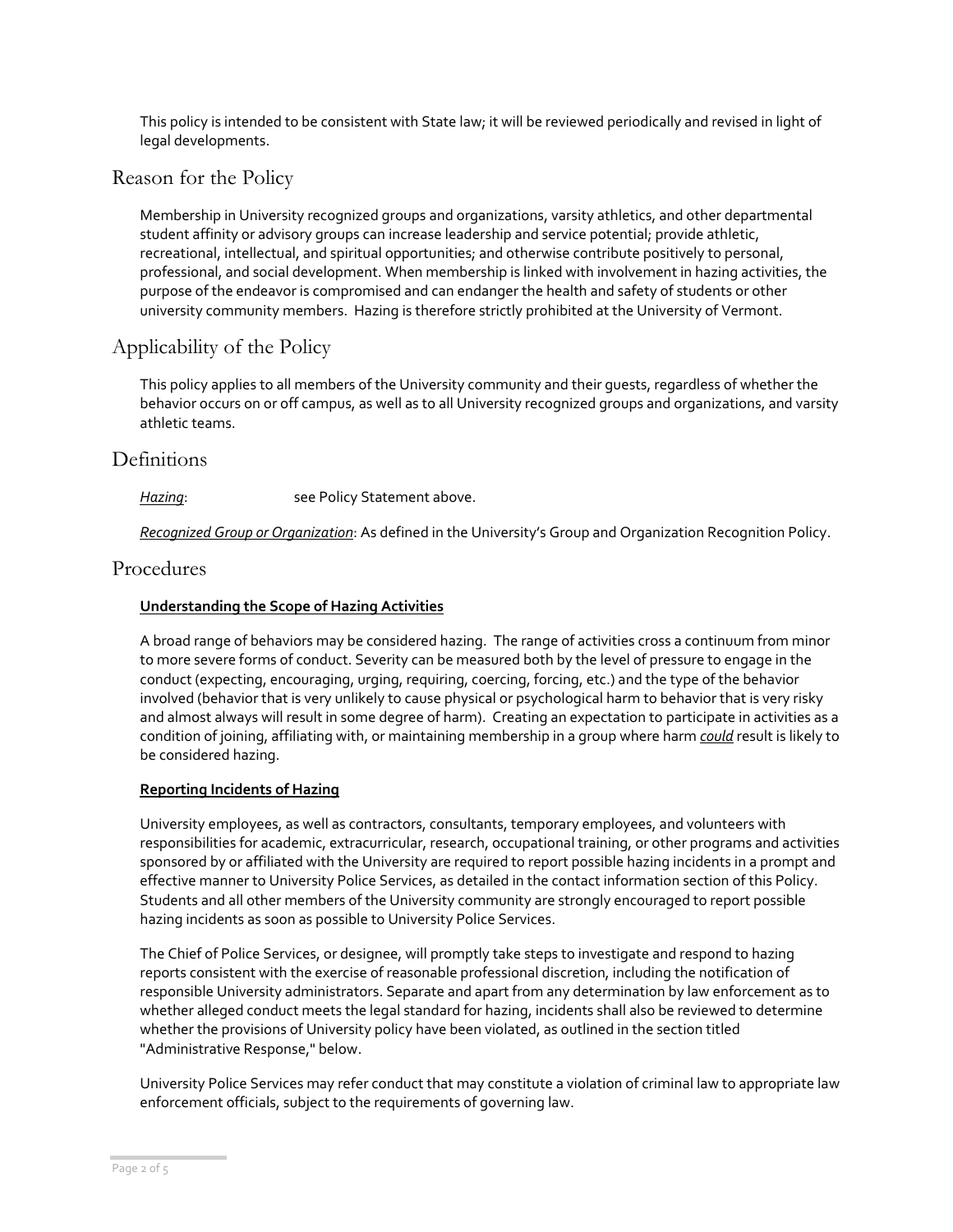#### **Benefits to Those Who Report**

Individuals who are the target of hazing or who have knowledge of a hazing incident, but did not participate, and who truthfully report such activities shall not be individually charged with a violation of this or related conduct policies in relation to the alleged incident..

When reviewing a case, consideration will be given to whether an organization or group has self-reported a hazing behavior and identified individuals who are responsible for the hazing to an appropriate University administrator, as contemplated in the Administrative Response section of this policy, or UVM Police Services.

#### **Administrative Response**

The University's response to hazing allegations will occur through the processes outlined in the Code of Student Conduct, the Student Organization Misconduct Operating Procedure, the Student-Athlete Handbook, the Staff Handbook, the Officers' Manual, or the applicable collective bargaining agreement. Upon completion of a thorough investigation, determinations as to whether hazing occurred are made by the appropriate University official, hearing officer, or hearing body with due consideration of the relevant facts and circumstances.

Individual students may also be subject to review of the same conduct for (1) violation of professional standards related to an academic program; (2) conduct standards associated with Athletics; (3) conduct standards associated with recognized student organizations; (4) Housing and Meal Plan Contract Terms and Conditions; (5) eligibility to participate in other University sponsored programs. Similarly, for employees, since hazing may violate the policy(ies) of more than one institutional governing body, the same incident may be referred to more than one hearing body or go through more than one process.

Recognized Groups and Organizations, varsity athletics teams, and locally sponsored bodies may also be subject to suspension or revocation of University privileges or recognition for policy violations or while an investigation is on-going and until such time that the case is resolved.

#### **Sanctions**

University hearing officials or bodies responsible for imposing sanctions upon individuals and/or organizations for violation of this policy may consider factors such as the following:

- Nature of the offense, including whether aggravated conduct occurred and whether it is shown that the conduct was premeditated
- Severity of the harm or damage resulting from the offense
- Disciplinary history of the Respondent(s)/organization
- Whether the Respondent(s)/organization sought to threaten or purposefully intimidate a complainant, witnesses, or others involved in the University's disciplinary process
- Whether there was an active attempt to conceal or hide the violation(s)
- Any leadership role or seniority of the Respondent(s) in the organization relative to which hazing occurred, and/or at what level of the organization the hazing behavior was encouraged, endorsed, or otherwise sponsored
- Whether any offense involved behavior directed at a person's actual or perceived membership in a legally protected category as defined in UVM Policy V.7.4.9, Equal Opportunity in Educational [Programs and Activities and Non-Harassment.](https://www.uvm.edu/sites/default/files/UVM-Policies/policies/equaledu.pdf)
- Sanctions imposed by other University reviews or hearings
- Whether a risk of continued harm, or threat of harm, to the campus community or individual members exists
- Whether there is convincing evidence that a Respondent was provoked or pressured into the situation, even though the Respondent made a conscious choice to participate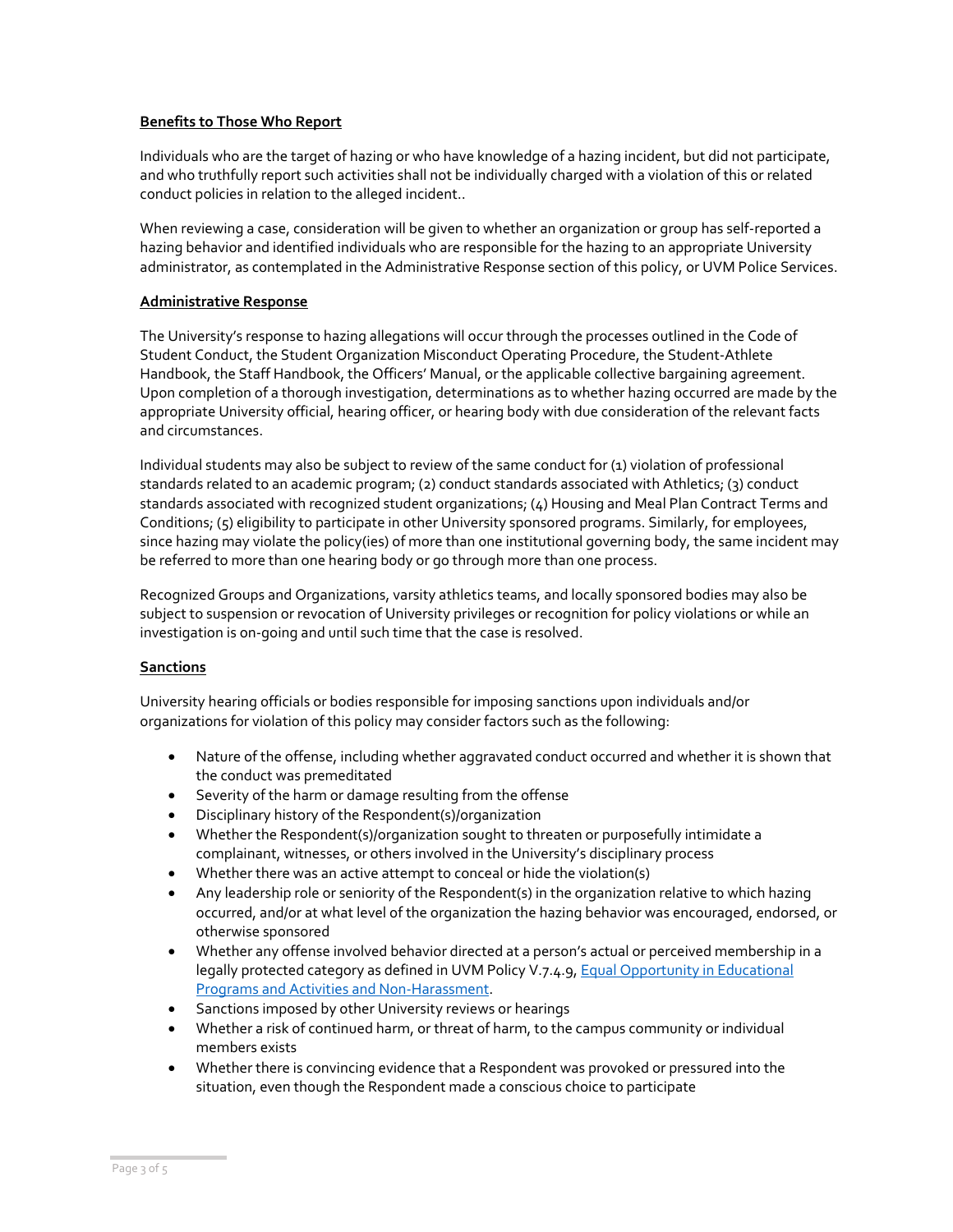- Whether the organization and/or Respondent(s) have individually or collectively expressed a clear understanding of the severity of the offense, including resulting damage, injury or harm
- Whether the organization and/or Respondent(s) have individually or collectively taken steps to positively address their behavior, or otherwise take responsibility for their actions

Hearing officials or bodies responsible for imposing sanctions will do so exercising reasonable discretion in light of factors such as those just described above.

Examples of sanctions that may be imposed upon individuals are:

- Disciplinary suspension or dismissal, or suspension or termination of employment;
- Attendance at, or creation of, educational programs or other trainings;
- Appropriate reflection activities;
- Monetary Fines;
- Restitution; and/or
- Participation in alcohol, drug, or other counseling services

Examples of sanctions that may be imposed upon organizations that knowingly permit, authorize, or condone hazing are:

- Probation;
- Revocation or suspension of the organization's existence or recognition;
- Attendance at, or creation of, educational programs or other trainings;
- Appropriate reflection activities;
- Restitution;
- Cancellation of some or all the organization's activities or events (such as intercollegiate or intramural sports contests); and/or
- Decrease in, or restriction of, the organization's privileges
- Mandatory restructuring or higher level oversight

# Contacts

| Questions concerning the daily operational interpretation of this policy should be directed to the following |                             |  |  |  |
|--------------------------------------------------------------------------------------------------------------|-----------------------------|--|--|--|
| (in accordance with the policy elaboration and procedures):                                                  |                             |  |  |  |
| Title(s)/Department(s):                                                                                      | <b>Contact Information:</b> |  |  |  |
| To Report an Incident of Hazing, Contact UVM Police Services:                                                |                             |  |  |  |
| <b>Emergency Reporting</b>                                                                                   | 911                         |  |  |  |
| Non-Emergency Reporting                                                                                      | $(802)$ 656-3473            |  |  |  |
| Non-Emergency Reporting                                                                                      | <b>Report a Crime</b>       |  |  |  |
| Anonymous Tip Line                                                                                           | Tip411 - or - 656-TIPS      |  |  |  |
| If you are concerned about the health or welfare of a student and would like to connect them with            |                             |  |  |  |
| support, please fill out a Concerning and/or Risky Event (CARE) Form or contact:                             |                             |  |  |  |
| Dean of Students Office                                                                                      | $(802)$ 656-3380            |  |  |  |
|                                                                                                              | DeanofStudents@uvm.edu      |  |  |  |
|                                                                                                              | Nicholson House             |  |  |  |
| Where behavior may also constitute discrimination or harassment, please contact:                             |                             |  |  |  |
| Affirmative Action and Equal Opportunity                                                                     | (802) 656-3368              |  |  |  |
|                                                                                                              | aaeo@uvm.edu                |  |  |  |
|                                                                                                              | 428 Waterman Building       |  |  |  |